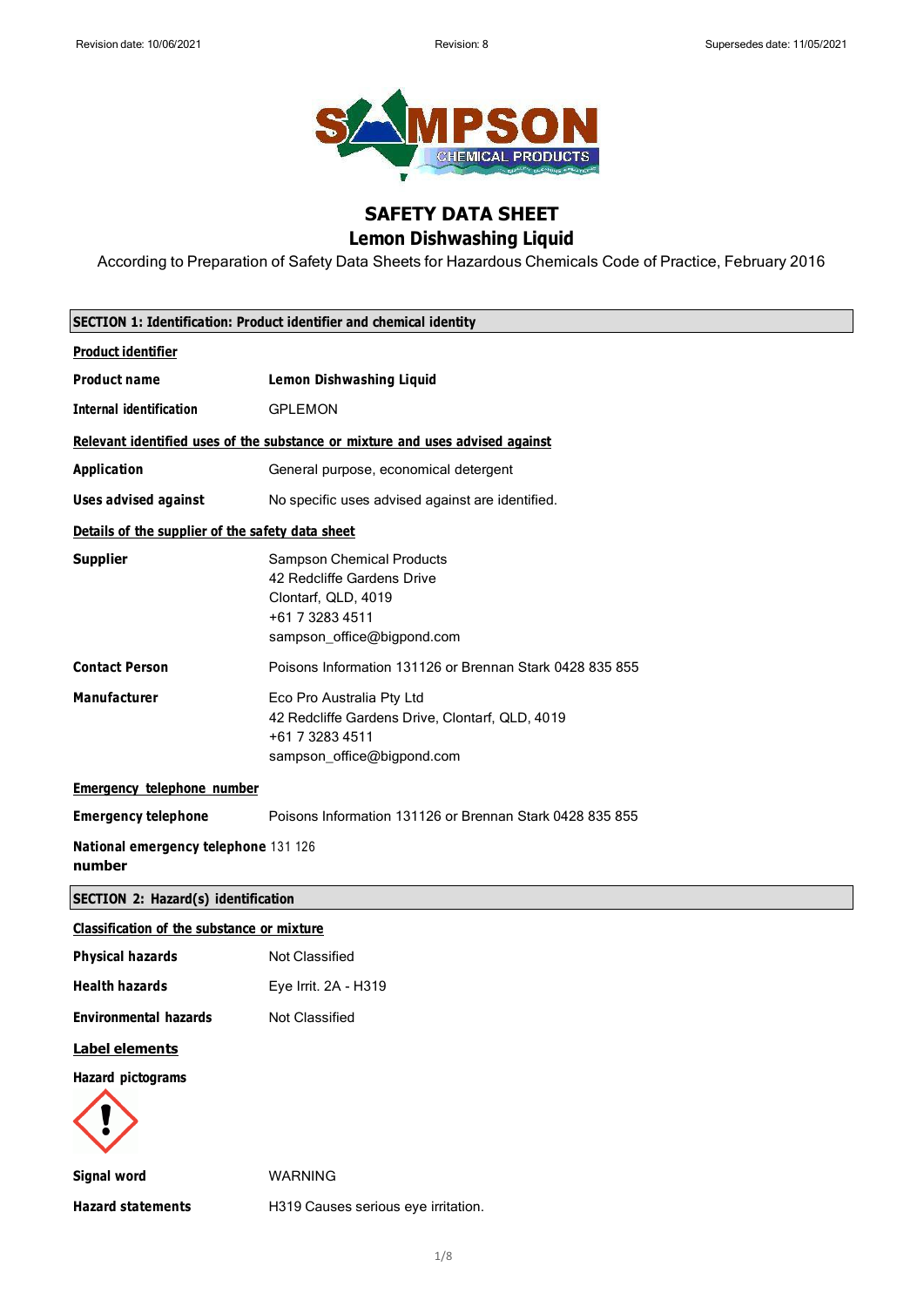| <b>Precautionary statements</b> | P264 Wash contaminated skin thoroughly after handling.                             |
|---------------------------------|------------------------------------------------------------------------------------|
|                                 | P280 Wear protective gloves/ protective clothing/ eye protection/ face protection. |
|                                 | P305+P351+P338 IF IN EYES: Rinse cautiously with water for several minutes. Remove |
|                                 | contact lenses, if present and easy to do. Continue rinsing.                       |
|                                 | P337+P313 If eye irritation persists: Get medical advice/attention.                |

### **Other hazards**

This product does not contain any substances classified as PBT (persistent, bioaccumulative and toxic) or vPvB (very persistent and very bioaccumulative).

| <b>SECTION 3: Composition and information on ingredients</b> |           |
|--------------------------------------------------------------|-----------|
| <b>Mixtures</b>                                              |           |
| Benzenesulfonic acid, C10-13-alkyl derivs., sodium salts     | $1 - 10%$ |
| CAS number: 68411-30-3                                       |           |
| Coconut Diethanolamide<br>CAS number: 68603-42-9             | $1 - 10%$ |
| Alcohols, C10-16, ethoxylated, sulfates, sodium salts        | $1 - 10%$ |
| CAS number: 68585-34-2                                       |           |
| <b>SECTION 4: First aid measures</b>                         |           |
| <b>Description of first aid measures</b>                     |           |

| <b>General information</b>        | Get medical attention if any discomfort continues. Show this Safety Data Sheet to the medical<br>personnel.                                                                                                                                                                                                                |
|-----------------------------------|----------------------------------------------------------------------------------------------------------------------------------------------------------------------------------------------------------------------------------------------------------------------------------------------------------------------------|
| <b>Inhalation</b>                 | Move affected person to fresh air and keep warm and at rest in a position comfortable for<br>breathing. Loosen tight clothing such as collar, tie or belt. Get medical attention if symptoms<br>are severe or persist.                                                                                                     |
| <b>Ingestion</b>                  | Rinse mouth thoroughly with water. Get medical advice/attention if you feel unwell. Do not<br>induce vomiting unless under the direction of medical personnel.                                                                                                                                                             |
| <b>Skin Contact</b>               | It is important to remove the substance from the skin immediately. In the event of any<br>sensitisation symptoms developing, ensure further exposure is avoided. Remove<br>contamination with soap and water or recognised skin cleansing agent. Get medical attention<br>if symptoms are severe or persist after washing. |
| Eye contact                       | Rinse immediately with plenty of water. Do not rub eye. Remove any contact lenses and open<br>eyelids wide apart. Continue to rinse for at least 15 minutes and get medical attention.                                                                                                                                     |
| <b>Protection of first aiders</b> | First aid personnel should wear appropriate protective equipment during any rescue.                                                                                                                                                                                                                                        |
|                                   | Most important symptoms and effects, both acute and delayed                                                                                                                                                                                                                                                                |
| <b>General information</b>        | The severity of the symptoms described will vary dependent on the concentration and the<br>length of exposure.                                                                                                                                                                                                             |
| <b>Inhalation</b>                 | No specific symptoms known.                                                                                                                                                                                                                                                                                                |
| <b>Ingestion</b>                  | May cause sensitisation or allergic reactions in sensitive individuals. May cause irritation.                                                                                                                                                                                                                              |
| <b>Skin contact</b>               | May cause skin sensitisation or allergic reactions in sensitive individuals. Redness. Irritating to<br>skin.                                                                                                                                                                                                               |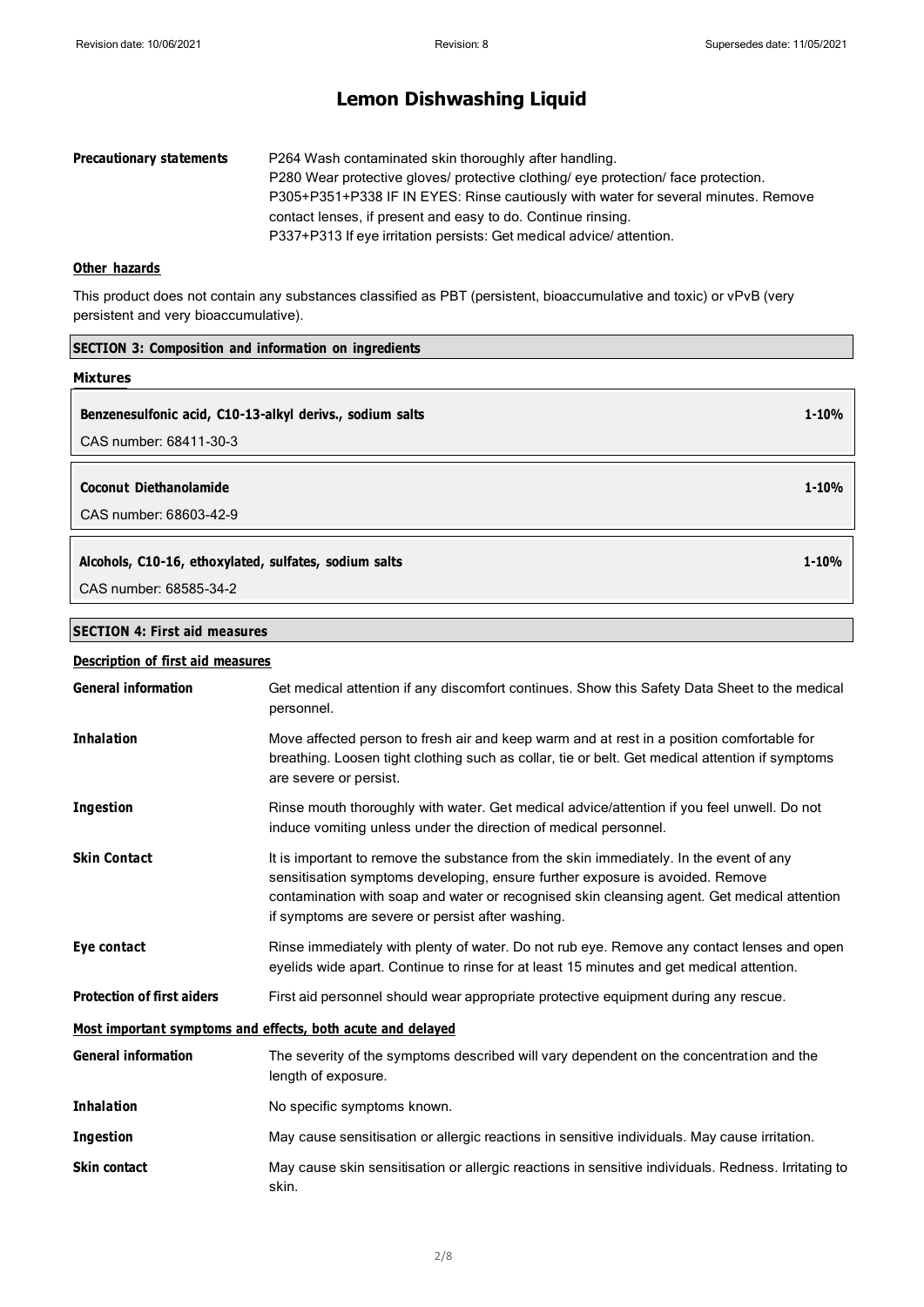| Eye contact                                           | Causes serious eye damage. Symptoms following overexposure may include the following:<br>Pain. Profuse watering of the eyes. Redness.                                                                                                                                                                                                                                                                                                                                                                                                                                                                                                                                                                                               |  |  |  |  |  |
|-------------------------------------------------------|-------------------------------------------------------------------------------------------------------------------------------------------------------------------------------------------------------------------------------------------------------------------------------------------------------------------------------------------------------------------------------------------------------------------------------------------------------------------------------------------------------------------------------------------------------------------------------------------------------------------------------------------------------------------------------------------------------------------------------------|--|--|--|--|--|
|                                                       | Indication of any immediate medical attention and special treatment needed                                                                                                                                                                                                                                                                                                                                                                                                                                                                                                                                                                                                                                                          |  |  |  |  |  |
| Notes for the doctor                                  | Treat symptomatically. May cause sensitisation or allergic reactions in sensitive individuals.                                                                                                                                                                                                                                                                                                                                                                                                                                                                                                                                                                                                                                      |  |  |  |  |  |
| <b>SECTION 5: Firefighting measures</b>               |                                                                                                                                                                                                                                                                                                                                                                                                                                                                                                                                                                                                                                                                                                                                     |  |  |  |  |  |
| <b>Extinguishing media</b>                            |                                                                                                                                                                                                                                                                                                                                                                                                                                                                                                                                                                                                                                                                                                                                     |  |  |  |  |  |
| Suitable extinguishing media                          | The product is not flammable. Extinguish with alcohol-resistant foam, carbon dioxide, dry<br>powder or water fog. Use fire-extinguishing media suitable for the surrounding fire.                                                                                                                                                                                                                                                                                                                                                                                                                                                                                                                                                   |  |  |  |  |  |
| Unsuitable extinguishing<br>media                     | Do not use water jet as an extinguisher, as this will spread the fire.                                                                                                                                                                                                                                                                                                                                                                                                                                                                                                                                                                                                                                                              |  |  |  |  |  |
| Special hazards arising from the substance or mixture |                                                                                                                                                                                                                                                                                                                                                                                                                                                                                                                                                                                                                                                                                                                                     |  |  |  |  |  |
| <b>Specific hazards</b>                               | Containers can burst violently or explode when heated, due to excessive pressure build-up.                                                                                                                                                                                                                                                                                                                                                                                                                                                                                                                                                                                                                                          |  |  |  |  |  |
| <b>Hazardous combustion</b><br>products               | Thermal decomposition or combustion products may include the following substances:<br>Harmful gases or vapours.                                                                                                                                                                                                                                                                                                                                                                                                                                                                                                                                                                                                                     |  |  |  |  |  |
| <b>Advice for firefighters</b>                        |                                                                                                                                                                                                                                                                                                                                                                                                                                                                                                                                                                                                                                                                                                                                     |  |  |  |  |  |
| <b>Protective actions during</b><br>firefighting      | Avoid breathing fire gases or vapours. Evacuate area. Cool containers exposed to heat with<br>water spray and remove them from the fire area if it can be done without risk. Cool containers<br>exposed to flames with water until well after the fire is out. If a leak or spill has not ignited, use<br>water spray to disperse vapours and protect men stopping the leak. Control run-off water by<br>containing and keeping it out of sewers and watercourses. If risk of water pollution occurs,<br>notify appropriate authorities.                                                                                                                                                                                            |  |  |  |  |  |
| Special protective equipment<br>for firefighters      | Wear positive-pressure self-contained breathing apparatus (SCBA) and appropriate protective<br>clothing. Firefighter's clothing conforming to Australia/New Zealand Standards AS/NZS 4967<br>(for clothing) AS/NZS 1801 (for helmets), AS/NZS 4821 (for protective boots), AS/NZS 1801<br>(for protective gloves) will provide a basic level of protection for chemical incidents.                                                                                                                                                                                                                                                                                                                                                  |  |  |  |  |  |
| <b>SECTION 6: Accidental release measures</b>         |                                                                                                                                                                                                                                                                                                                                                                                                                                                                                                                                                                                                                                                                                                                                     |  |  |  |  |  |
|                                                       | Personal precautions, protective equipment and emergency procedures                                                                                                                                                                                                                                                                                                                                                                                                                                                                                                                                                                                                                                                                 |  |  |  |  |  |
| <b>Personal precautions</b>                           | Wear protective clothing as described in Section 8 of this safety data sheet. No action shall be<br>taken without appropriate training or involving any personal risk. Avoid contact with skin and<br>eyes.                                                                                                                                                                                                                                                                                                                                                                                                                                                                                                                         |  |  |  |  |  |
| <b>Environmental precautions</b>                      |                                                                                                                                                                                                                                                                                                                                                                                                                                                                                                                                                                                                                                                                                                                                     |  |  |  |  |  |
| <b>Environmental precautions</b>                      | Avoid discharge to the aquatic environment.                                                                                                                                                                                                                                                                                                                                                                                                                                                                                                                                                                                                                                                                                         |  |  |  |  |  |
| Methods and material for containment and cleaning up  |                                                                                                                                                                                                                                                                                                                                                                                                                                                                                                                                                                                                                                                                                                                                     |  |  |  |  |  |
| Methods for cleaning up                               | Wear protective clothing as described in Section 8 of this safety data sheet. Clear up spills<br>immediately and dispose of waste safely. Do not use sawdust or other combustible material.<br>Small Spillages: Collect spillage. Large Spillages: Absorb spillage with non-combustible,<br>absorbent material. The contaminated absorbent may pose the same hazard as the spilled<br>material. Collect and place in suitable waste disposal containers and seal securely. Label the<br>containers containing waste and contaminated materials and remove from the area as soon<br>as possible. Flush contaminated area with plenty of water. Wash thoroughly after dealing with<br>a spillage. For waste disposal, see Section 13. |  |  |  |  |  |

#### **Reference to other sections**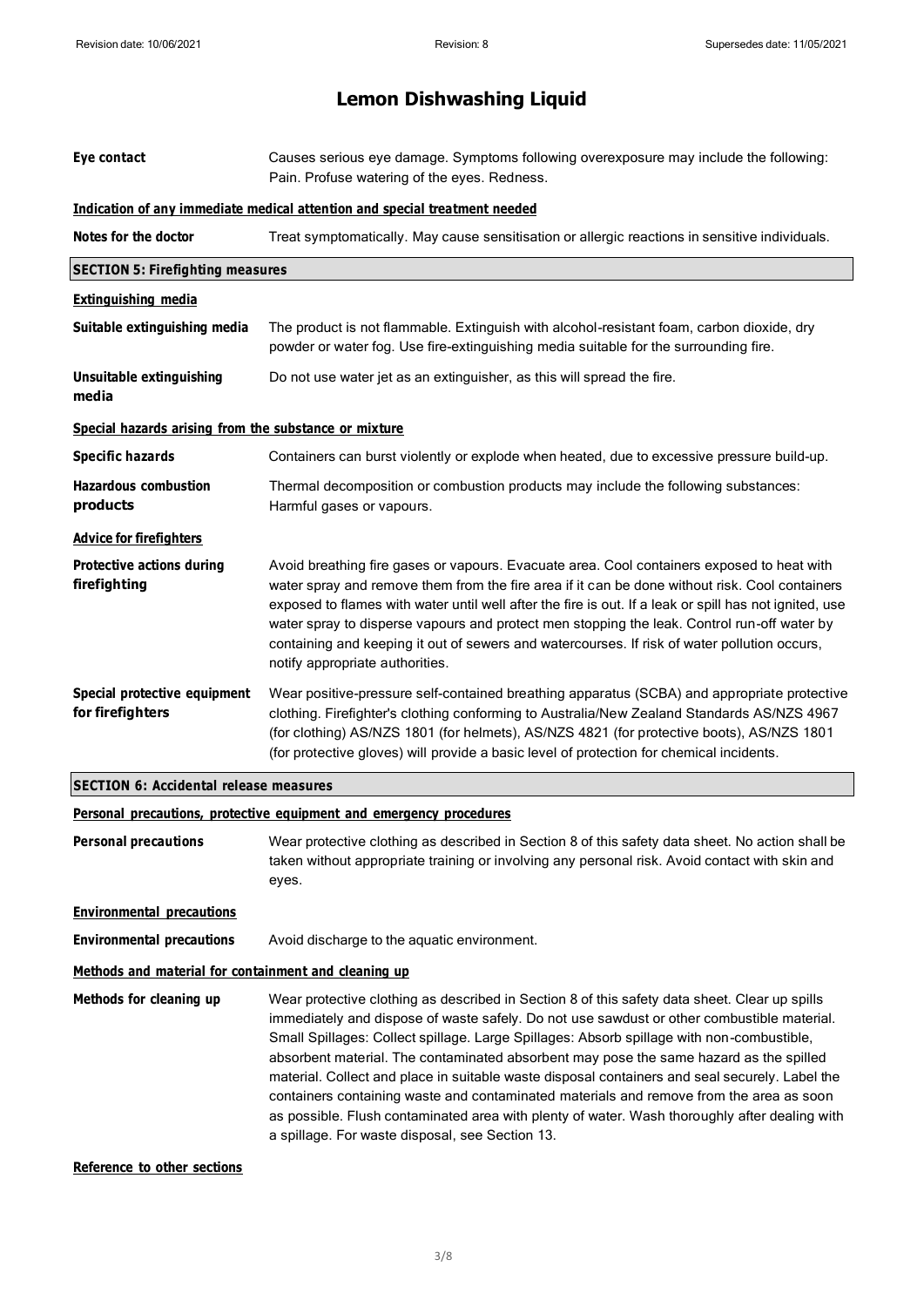| Reference to other sections                                  | For personal protection, see Section 8. See Section 11 for additional information on health<br>hazards. See Section 12 for additional information on ecological hazards. For waste disposal,<br>see Section 13.                                                                                                                                                                                                                                                                                                                                                   |  |  |  |
|--------------------------------------------------------------|-------------------------------------------------------------------------------------------------------------------------------------------------------------------------------------------------------------------------------------------------------------------------------------------------------------------------------------------------------------------------------------------------------------------------------------------------------------------------------------------------------------------------------------------------------------------|--|--|--|
|                                                              | SECTION 7: Handling and storage, including how the chemical may be safely used                                                                                                                                                                                                                                                                                                                                                                                                                                                                                    |  |  |  |
| Precautions for safe handling                                |                                                                                                                                                                                                                                                                                                                                                                                                                                                                                                                                                                   |  |  |  |
| <b>Usage precautions</b>                                     | Read and follow manufacturer's recommendations. Wear protective clothing as described in<br>Section 8 of this safety data sheet. Keep away from food, drink and animal feeding stuffs.<br>Handle all packages and containers carefully to minimise spills. Keep container tightly sealed<br>when not in use. Avoid the formation of mists. Avoid discharge to the aquatic environment. Do<br>not handle until all safety precautions have been read and understood. Do not handle broken<br>packages without protective equipment. Do not reuse empty containers. |  |  |  |
| Advice on general<br>occupational hygiene                    | Wash promptly if skin becomes contaminated. Take off contaminated clothing and wash<br>before reuse. Wash contaminated clothing before reuse.                                                                                                                                                                                                                                                                                                                                                                                                                     |  |  |  |
| Conditions for safe storage, including any incompatibilities |                                                                                                                                                                                                                                                                                                                                                                                                                                                                                                                                                                   |  |  |  |
| <b>Storage precautions</b>                                   | Keep only in the original container. Keep container tightly closed, in a cool, well ventilated<br>place. Keep containers upright. Protect containers from damage.                                                                                                                                                                                                                                                                                                                                                                                                 |  |  |  |
| Storage class                                                | Chemical storage.                                                                                                                                                                                                                                                                                                                                                                                                                                                                                                                                                 |  |  |  |
| Specific end use(s)                                          |                                                                                                                                                                                                                                                                                                                                                                                                                                                                                                                                                                   |  |  |  |
| Specific end use(s)                                          | The identified uses for this product are detailed in Section 1.                                                                                                                                                                                                                                                                                                                                                                                                                                                                                                   |  |  |  |
| <b>SECTION 8: Exposure controls and personal protection</b>  |                                                                                                                                                                                                                                                                                                                                                                                                                                                                                                                                                                   |  |  |  |
| <b>Exposure controls</b>                                     |                                                                                                                                                                                                                                                                                                                                                                                                                                                                                                                                                                   |  |  |  |

|    | <b>Protective equipment</b> |
|----|-----------------------------|
| ጠነ |                             |

| WW                                  |                                                                                                                                                                                                                                                                                                                                                                                                                                                                                                                                                              |
|-------------------------------------|--------------------------------------------------------------------------------------------------------------------------------------------------------------------------------------------------------------------------------------------------------------------------------------------------------------------------------------------------------------------------------------------------------------------------------------------------------------------------------------------------------------------------------------------------------------|
| Appropriate engineering<br>controls | Provide adequate ventilation. Observe any occupational exposure limits for the product or<br>ingredients.                                                                                                                                                                                                                                                                                                                                                                                                                                                    |
| Eye/face protection                 | Wear tight-fitting, chemical splash goggles or face shield. If inhalation hazards exist, a full-<br>face respirator may be required instead.                                                                                                                                                                                                                                                                                                                                                                                                                 |
| Hand protection                     | Wear protective gloves. The most suitable glove should be chosen in consultation with the<br>glove supplier/manufacturer, who can provide information about the breakthrough time of the<br>glove material. To protect hands from chemicals, gloves should comply with Australia/New<br>Zealand Standard AS/NZS 2161. Considering the data specified by the glove manufacturer,<br>check during use that the gloves are retaining their protective properties and change them as<br>soon as any deterioration is detected. Frequent changes are recommended. |
| Other skin and body<br>protection   | May cause skin sensitisation or allergic reactions in sensitive individuals. Wear appropriate<br>clothing to prevent repeated or prolonged skin contact.                                                                                                                                                                                                                                                                                                                                                                                                     |
| <b>Hygiene measures</b>             | Wash hands thoroughly after handling. Wash at the end of each work shift and before eating,<br>smoking and using the toilet. Do not eat, drink or smoke when using this product.                                                                                                                                                                                                                                                                                                                                                                             |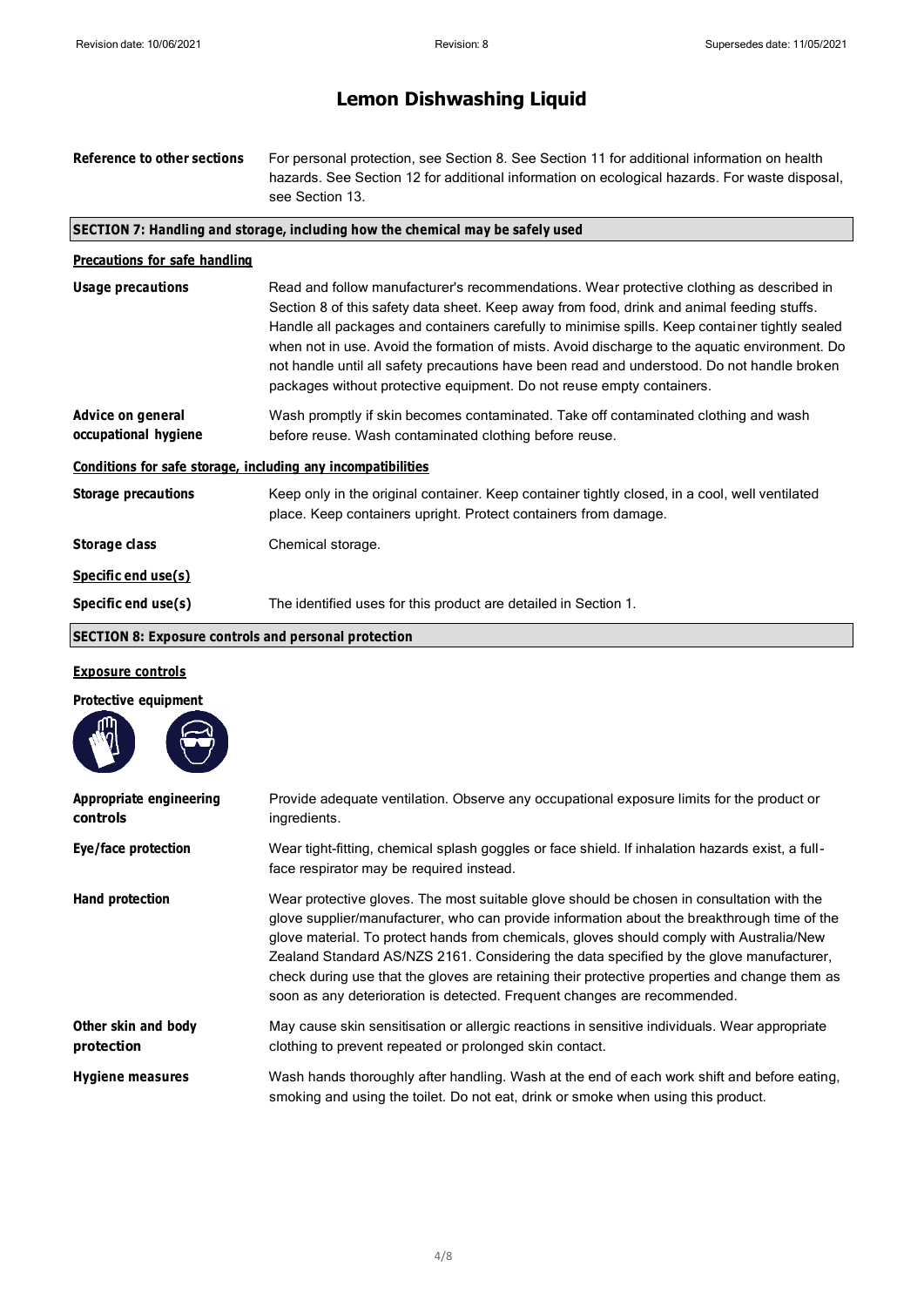| <b>Respiratory protection</b>             | Ensure all respiratory protective equipment is suitable for its intended use and complies with<br>Australia/New Zealand Standard AS/NZS 1716. Check that the respirator fits tightly and the<br>filter is changed regularly. Gas and combination filter cartridges should comply with<br>Australia/New Zealand Standard AS/NZS 1716. Full face mask respirators with replaceable<br>filter cartridges should comply with Australia/New Zealand Standard AS/NZS 1716. Half mask<br>and quarter mask respirators with replaceable filter cartridges should comply with<br>Australia/New Zealand Standard AS/NZS 1716. |
|-------------------------------------------|---------------------------------------------------------------------------------------------------------------------------------------------------------------------------------------------------------------------------------------------------------------------------------------------------------------------------------------------------------------------------------------------------------------------------------------------------------------------------------------------------------------------------------------------------------------------------------------------------------------------|
| <b>Environmental exposure</b><br>controls | Keep container tightly sealed when not in use. Emissions from ventilation or work process<br>equipment should be checked to ensure they comply with the requirements of environmental<br>protection legislation. In some cases, fume scrubbers, filters or engineering modifications to<br>the process equipment will be necessary to reduce emissions to acceptable levels.                                                                                                                                                                                                                                        |

### **SECTION 9: Physical and chemical properties**

| Information on basic physical and chemical properties |  |  |  |  |
|-------------------------------------------------------|--|--|--|--|
|                                                       |  |  |  |  |

| <b>Appearance</b>       | Slightly viscous liquid. |
|-------------------------|--------------------------|
| Colour                  | Green.                   |
| Odour                   | Lemon.                   |
| рH                      | 7                        |
| <b>Specific Gravity</b> | 1.01                     |

### **SECTION 10: Stability and reactivity**

| <b>Reactivity</b>                            | There are no known reactivity hazards associated with this product.                                                                                                     |  |  |  |  |
|----------------------------------------------|-------------------------------------------------------------------------------------------------------------------------------------------------------------------------|--|--|--|--|
| <b>Stability</b>                             | Stable at normal ambient temperatures and when used as recommended. Stable under the<br>prescribed storage conditions.                                                  |  |  |  |  |
| <b>Possibility of hazardous</b><br>reactions | No potentially hazardous reactions known.                                                                                                                               |  |  |  |  |
| <b>Conditions to avoid</b>                   | There are no known conditions that are likely to result in a hazardous situation.                                                                                       |  |  |  |  |
| <b>Materials to avoid</b>                    | No specific material or group of materials is likely to react with the product to produce a<br>hazardous situation.                                                     |  |  |  |  |
| <b>Hazardous decomposition</b><br>products   | Does not decompose when used and stored as recommended. Thermal decomposition or<br>combustion products may include the following substances: Harmful gases or vapours. |  |  |  |  |

### **SECTION 11: Toxicological information**

| Information on toxicological effects                                       |                                                                  |  |
|----------------------------------------------------------------------------|------------------------------------------------------------------|--|
| <b>Acute toxicity - oral</b>                                               |                                                                  |  |
| Notes (oral LD <sub>50</sub> )                                             | Based on available data the classification criteria are not met. |  |
| ATE oral $(mg/kg)$                                                         | 10,569.93                                                        |  |
| <b>Acute toxicity - dermal</b><br>Notes (dermal LD <sub>50</sub> )         | Based on available data the classification criteria are not met. |  |
| <b>Acute toxicity - inhalation</b><br>Notes (inhalation LC <sub>50</sub> ) | Based on available data the classification criteria are not met. |  |
| <b>Skin corrosion/irritation</b>                                           |                                                                  |  |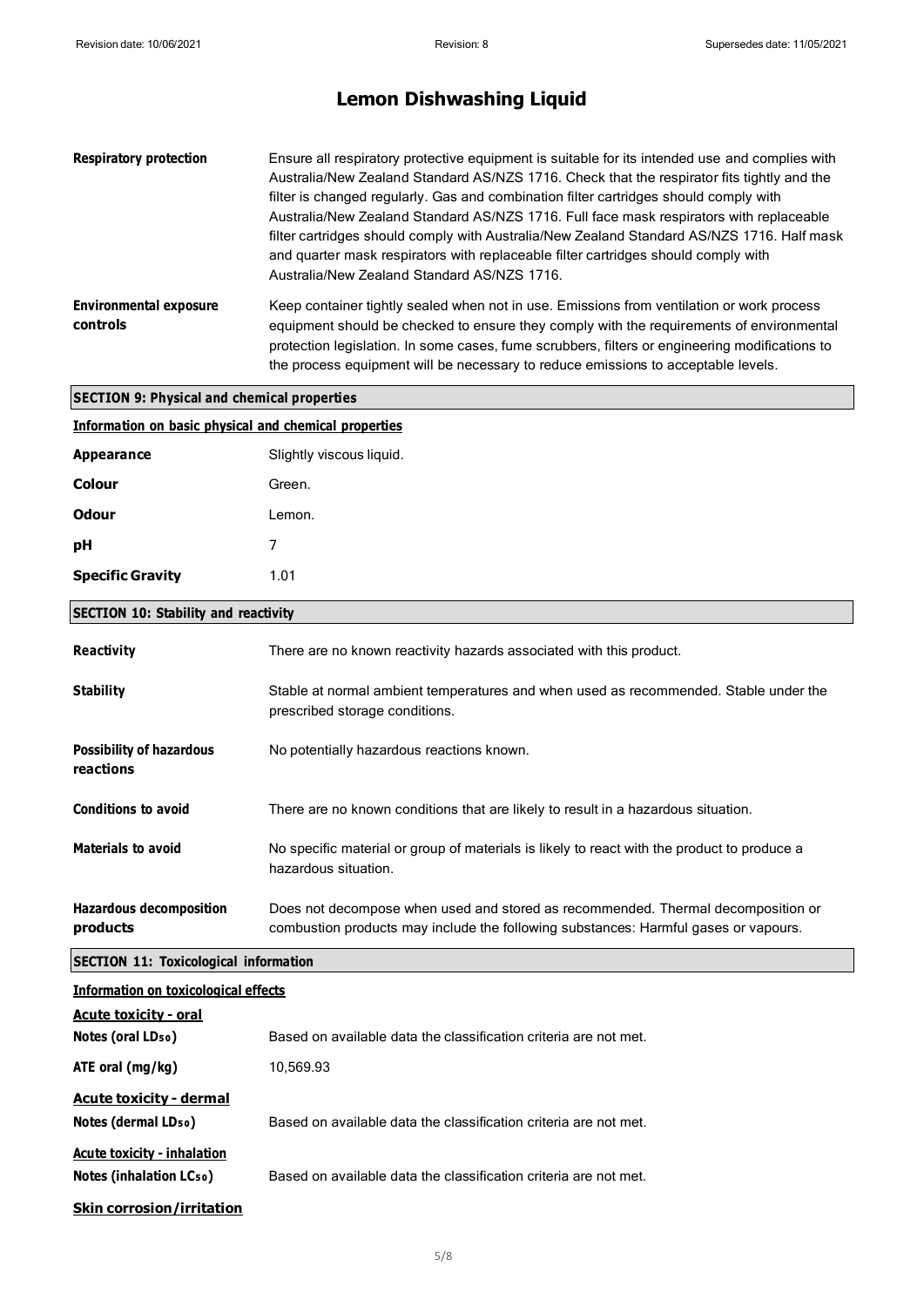| Animal data                                                                                                                        | Irritating.                                                                                                                           |  |
|------------------------------------------------------------------------------------------------------------------------------------|---------------------------------------------------------------------------------------------------------------------------------------|--|
| Serious eye damage/irritation                                                                                                      |                                                                                                                                       |  |
|                                                                                                                                    | Serious eye damage/irritation Eye Dam. 1 - H318 Causes serious eye damage.                                                            |  |
| <b>Respiratory sensitisation</b><br><b>Respiratory sensitisation</b>                                                               | Based on available data the classification criteria are not met.                                                                      |  |
| <b>Skin sensitisation</b><br><b>Skin sensitisation</b>                                                                             | May cause skin sensitisation or allergic reactions in sensitive individuals.                                                          |  |
| <b>Germ cell mutagenicity</b><br>Genotoxicity - in vitro                                                                           | Based on available data the classification criteria are not met.                                                                      |  |
| <b>Carcinogenicity</b><br>Carcinogenicity                                                                                          | Based on available data the classification criteria are not met.                                                                      |  |
| <b>IARC</b> carcinogenicity                                                                                                        | None of the ingredients are listed or exempt.                                                                                         |  |
| <b>Reproductive toxicity</b><br>Reproductive toxicity - fertility Based on available data the classification criteria are not met. |                                                                                                                                       |  |
| <b>Reproductive toxicity -</b><br>development                                                                                      | Based on available data the classification criteria are not met.                                                                      |  |
| Specific target organ toxicity - single exposure                                                                                   |                                                                                                                                       |  |
| STOT - single exposure                                                                                                             | Not classified as a specific target organ toxicant after a single exposure.                                                           |  |
| Specific target organ toxicity - repeated exposure                                                                                 |                                                                                                                                       |  |
| <b>STOT - repeated exposure</b>                                                                                                    | Not classified as a specific target organ toxicant after repeated exposure.                                                           |  |
| <b>Aspiration hazard</b><br><b>Aspiration hazard</b>                                                                               | Based on available data the classification criteria are not met.                                                                      |  |
| <b>General information</b>                                                                                                         | The severity of the symptoms described will vary dependent on the concentration and the<br>length of exposure.                        |  |
| <b>Inhalation</b>                                                                                                                  | No specific symptoms known.                                                                                                           |  |
| <b>Ingestion</b>                                                                                                                   | May cause sensitisation or allergic reactions in sensitive individuals. May cause irritation.                                         |  |
| <b>Skin Contact</b>                                                                                                                | May cause skin sensitisation or allergic reactions in sensitive individuals. Redness. Irritating to<br>skin.                          |  |
| Eye contact                                                                                                                        | Causes serious eye damage. Symptoms following overexposure may include the following:<br>Pain. Profuse watering of the eyes. Redness. |  |
| Route of exposure                                                                                                                  | Ingestion Inhalation Skin and/or eye contact                                                                                          |  |
| <b>Target Organs</b>                                                                                                               | No specific target organs known.                                                                                                      |  |
| <b>Medical considerations</b>                                                                                                      | Skin disorders and allergies.                                                                                                         |  |
| <b>SECTION 12: Ecological information</b>                                                                                          |                                                                                                                                       |  |
| <b>Ecotoxicity</b>                                                                                                                 | Not regarded as dangerous for the environment. However, large or frequent spills may have<br>hazardous effects on the environment.    |  |
| <b>Toxicity</b>                                                                                                                    | Based on available data the classification criteria are not met.                                                                      |  |
| <b>Persistence and degradability</b>                                                                                               |                                                                                                                                       |  |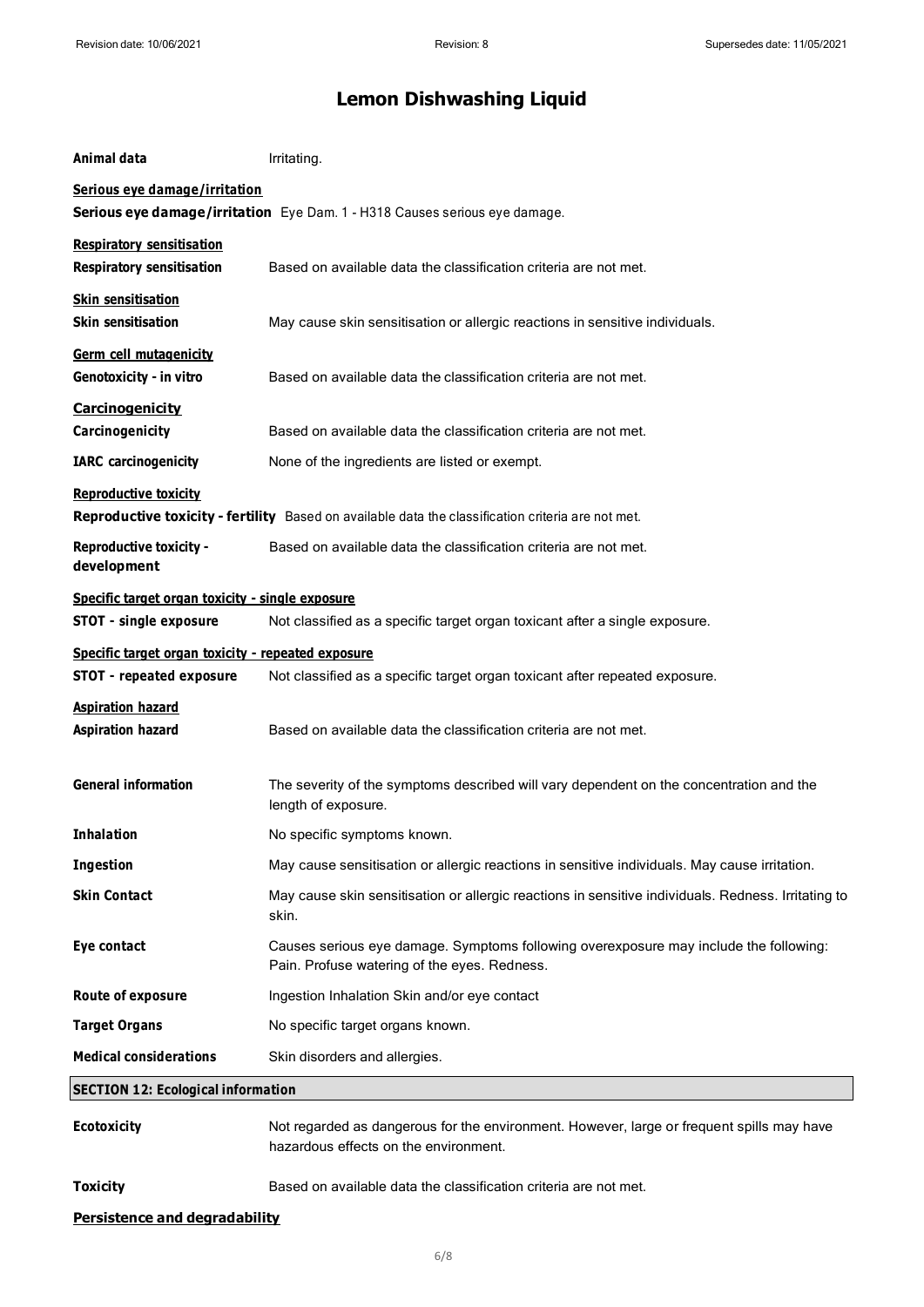**Persistence and degradability** The degradability of the product is not known.

| <b>Bioaccumulative potential</b>                                               |                                                                                                                                                                                                                                                                                                                                                                                                                                                                                                                           |  |
|--------------------------------------------------------------------------------|---------------------------------------------------------------------------------------------------------------------------------------------------------------------------------------------------------------------------------------------------------------------------------------------------------------------------------------------------------------------------------------------------------------------------------------------------------------------------------------------------------------------------|--|
| <b>Bioaccumulative Potential</b>                                               | No data available on bioaccumulation.                                                                                                                                                                                                                                                                                                                                                                                                                                                                                     |  |
| <b>Mobility in soil</b>                                                        |                                                                                                                                                                                                                                                                                                                                                                                                                                                                                                                           |  |
| <b>Mobility</b>                                                                | No data available.                                                                                                                                                                                                                                                                                                                                                                                                                                                                                                        |  |
| Other adverse effects                                                          |                                                                                                                                                                                                                                                                                                                                                                                                                                                                                                                           |  |
| Other adverse effects                                                          | None known.                                                                                                                                                                                                                                                                                                                                                                                                                                                                                                               |  |
| <b>SECTION 13: Disposal considerations</b>                                     |                                                                                                                                                                                                                                                                                                                                                                                                                                                                                                                           |  |
| <b>Waste treatment methods</b>                                                 |                                                                                                                                                                                                                                                                                                                                                                                                                                                                                                                           |  |
| <b>General information</b>                                                     | The generation of waste should be minimised or avoided wherever possible. Reuse or recycle<br>products wherever possible. This material and its container must be disposed of in a safe<br>way. When handling waste, the safety precautions applying to handling of the product should<br>be considered. Care should be taken when handling emptied containers that have not been<br>thoroughly cleaned or rinsed out. Empty containers or liners may retain some product<br>residues and hence be potentially hazardous. |  |
| <b>Disposal methods</b>                                                        | Dispose of surplus products and those that cannot be recycled via a licensed waste disposal<br>contractor. Waste, residues, empty containers, discarded work clothes and contaminated<br>cleaning materials should be collected in designated containers, labelled with their contents.<br>Incineration or landfill should only be considered when recycling is not feasible.                                                                                                                                             |  |
| <b>SECTION 14: Transport information</b>                                       |                                                                                                                                                                                                                                                                                                                                                                                                                                                                                                                           |  |
| General                                                                        | The product is not covered by international regulations on the transport of dangerous goods<br>(IMDG, IATA, ADG).                                                                                                                                                                                                                                                                                                                                                                                                         |  |
| <b>UN number</b>                                                               |                                                                                                                                                                                                                                                                                                                                                                                                                                                                                                                           |  |
| Not applicable.                                                                |                                                                                                                                                                                                                                                                                                                                                                                                                                                                                                                           |  |
| <b>UN proper shipping name</b>                                                 |                                                                                                                                                                                                                                                                                                                                                                                                                                                                                                                           |  |
| Not applicable.                                                                |                                                                                                                                                                                                                                                                                                                                                                                                                                                                                                                           |  |
| Transport hazard class(es)                                                     |                                                                                                                                                                                                                                                                                                                                                                                                                                                                                                                           |  |
| No transport warning sign required.                                            |                                                                                                                                                                                                                                                                                                                                                                                                                                                                                                                           |  |
| <b>Packing group</b>                                                           |                                                                                                                                                                                                                                                                                                                                                                                                                                                                                                                           |  |
| Not applicable.                                                                |                                                                                                                                                                                                                                                                                                                                                                                                                                                                                                                           |  |
| <b>Environmental hazards</b>                                                   |                                                                                                                                                                                                                                                                                                                                                                                                                                                                                                                           |  |
| Environmentally hazardous substance/marine pollutant<br>No.                    |                                                                                                                                                                                                                                                                                                                                                                                                                                                                                                                           |  |
| <b>Special precautions for user</b>                                            |                                                                                                                                                                                                                                                                                                                                                                                                                                                                                                                           |  |
| Not applicable.                                                                |                                                                                                                                                                                                                                                                                                                                                                                                                                                                                                                           |  |
| Transport in bulk according to<br>Annex II of MARPOL 73/78<br>and the IBC Code | Not applicable.                                                                                                                                                                                                                                                                                                                                                                                                                                                                                                           |  |
| <b>SECTION 15: Regulatory information</b>                                      |                                                                                                                                                                                                                                                                                                                                                                                                                                                                                                                           |  |